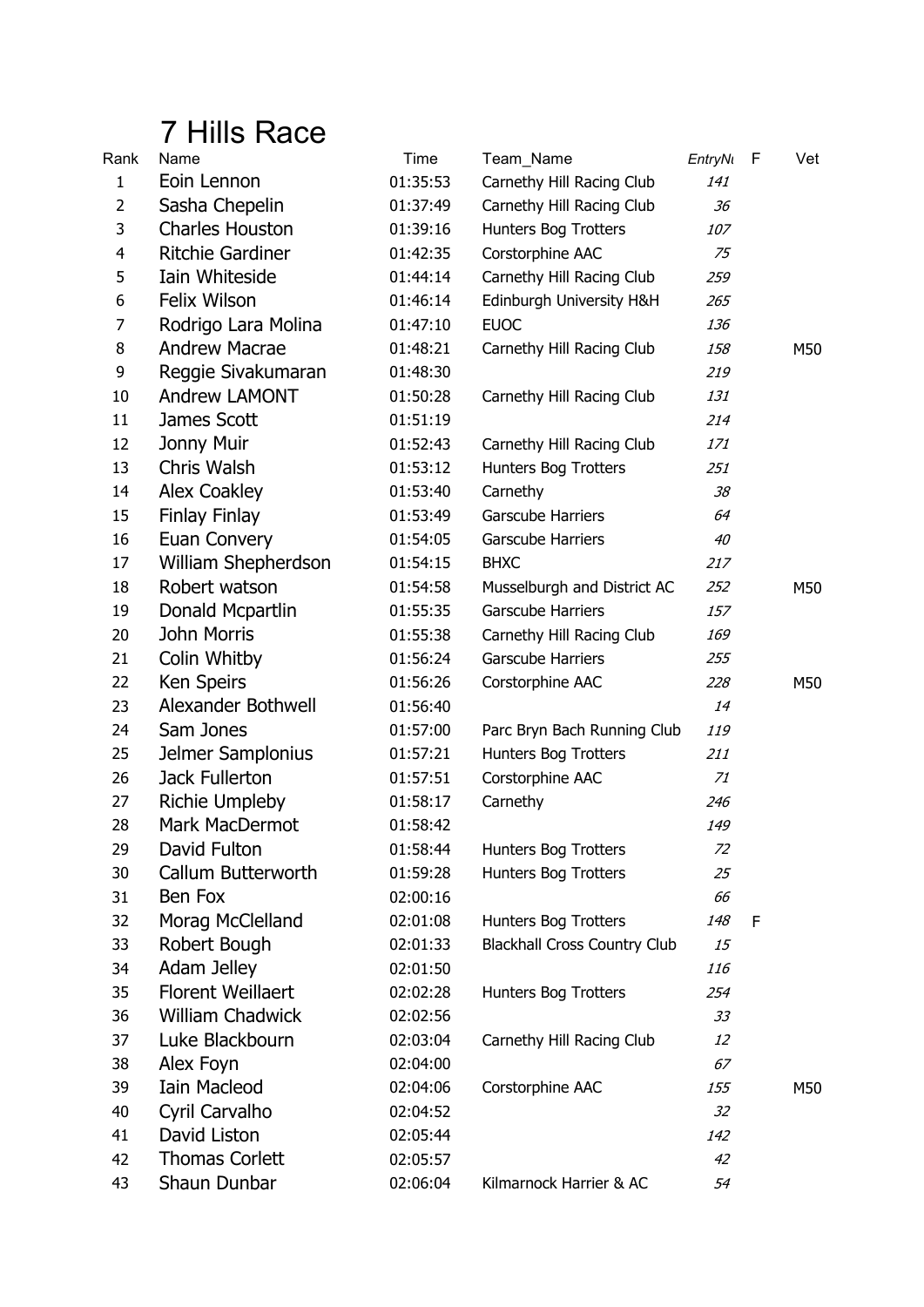| 44 | <b>Ben Orton</b>          | 02:06:07 | Edinburgh University H&H            | 188 |   |     |
|----|---------------------------|----------|-------------------------------------|-----|---|-----|
| 45 | <b>Wade Cormack</b>       | 02:06:10 | Hunters Bog Trotters                | 43  |   |     |
| 46 | Marijn Rodenburg          | 02:06:13 |                                     | 207 |   |     |
| 47 | Sean eng                  | 02:06:18 | Edinburgh Athletics Club            | 60  |   |     |
| 48 | Benjamin Dell             | 02:06:35 |                                     | 49  |   |     |
| 49 | <b>Britton Smith</b>      | 02:06:42 | Carnethy Hill Racing Club           | 222 |   |     |
| 50 | <b>Steven Oliver</b>      | 02:07:20 |                                     | 185 |   |     |
| 51 | <b>Cameron Murray</b>     | 02:07:47 | Carnethy Hill Racing Club           | 173 |   | M50 |
| 52 | Aidan Frost               | 02:08:10 |                                     | 69  |   |     |
| 53 | Peter Thomson             | 02:08:19 | Edinburgh Athletics Club            | 241 |   |     |
| 54 | Michael McKay             | 02:08:29 |                                     | 152 |   |     |
| 55 | <b>Will Ruiz</b>          | 02:08:48 | <b>Blackhall Cross Country Club</b> | 210 |   |     |
| 56 | Michael Grant             | 02:08:55 | Hunters Bog Trotters                | 81  |   |     |
| 57 | Oliver Girdham            | 02:09:46 | Portobello Running Club             | 79  |   |     |
| 58 | <b>Blair Hamiltom</b>     | 02:10:05 |                                     | 86  |   |     |
| 59 | Donald McBryde            | 02:10:06 | Race Fitness                        | 146 |   |     |
| 60 | <b>Richard Taylor</b>     | 02:10:21 | Dunbar Running Club                 | 235 |   | M50 |
| 61 | <b>Chloe Haines</b>       | 02:10:32 | Corstorphine AAC                    | 85  | F |     |
| 62 | <b>Ivor Normand</b>       | 02:10:43 | Hunters Bog Trotters                | 181 |   | M50 |
| 63 | Archie Worth              | 02:10:48 |                                     | 268 |   |     |
| 64 | <b>Nick Sinclair</b>      | 02:10:52 | Portobello Running Club             | 218 |   |     |
| 65 | <b>Murray Steele</b>      | 02:11:08 |                                     | 231 |   | M50 |
| 66 | Lorenzo Pacitti           | 02:11:13 | Portobello Running Club             | 190 |   | M50 |
| 67 | Andreas Hermann           | 02:11:30 |                                     | 97  |   |     |
| 68 | Alex Baldwin              | 02:11:31 |                                     | 6   |   |     |
| 69 | <b>Stuart Milner</b>      | 02:11:42 | Hunters Bog Trotters                | 164 |   |     |
| 70 | John Chambers             | 02:11:49 | Carnethy Hill Racing Club           | 35  |   |     |
| 71 | <b>Grainne Neary</b>      | 02:11:52 |                                     | 175 | F |     |
| 72 | Aidan Grisewood           | 02:12:15 | Portobello Running Club             | 82  |   |     |
| 73 | <b>Phil Broderick</b>     | 02:12:23 | EH3 Milers                          | 18  |   |     |
| 74 | Michael Smith             | 02:12:32 |                                     | 223 |   | M50 |
| 75 | <b>Marcin Karpowicz</b>   | 02:12:37 | Portobello Running Club             | 121 |   |     |
| 76 | Martijn Baten             | 02:12:47 |                                     | 8   |   |     |
| 77 | Tristan Rabaeijs          | 02:13:24 | <b>CAAC</b>                         | 199 |   |     |
| 78 | Eduardo Haro              | 02:13:34 | <b>Grupo 7:45</b>                   | 89  |   |     |
| 79 | <b>Karel Vesely</b>       | 02:13:37 | Edinburgh AC                        | 249 |   |     |
| 80 | <b>Morven MacAllister</b> | 02:13:45 | Edinburgh Athletics Club            | 145 | F |     |
| 81 | Dani Lachowicz            | 02:13:54 | Carnethy Hill Racing Club           | 130 | F |     |
| 82 | <b>Tim Boland</b>         | 02:14:14 | <b>Holcombe Harriers</b>            | 13  |   |     |
| 83 | Gary McKenna              | 02:14:42 | Falkirk Victoria Harriers           | 154 |   |     |
| 84 | Nikki Gibson              | 02:15:07 | Edinburgh Athletics Club            | 76  | F |     |
| 85 | James Mayers              | 02:15:09 | Musselburgh and District AC         | 162 |   | M50 |
| 86 | Paul Slifer               | 02:15:11 | Musselburgh & District AC           | 221 |   | M50 |
| 87 | Dan Swanton               | 02:15:27 |                                     | 233 |   |     |
| 88 | Coll Williamson           | 02:15:30 | Hunters Bog Trotters                | 262 |   |     |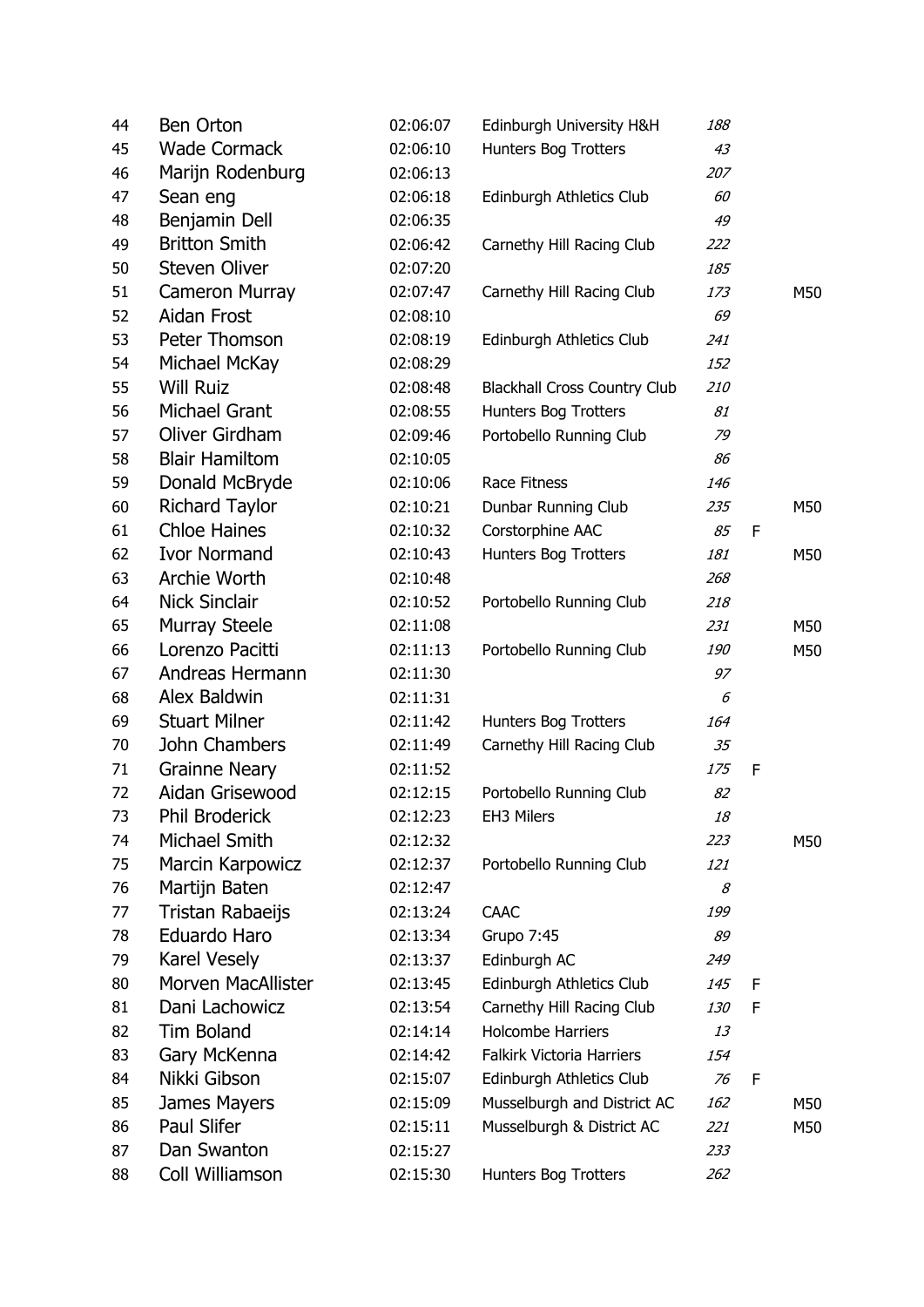| 89  | Paul Young              | 02:15:37 | Lothian Running Club        | 270            |   | M50 |
|-----|-------------------------|----------|-----------------------------|----------------|---|-----|
| 90  | Ciaran Young            | 02:15:39 |                             | 271            |   |     |
| 91  | <b>Matthew Nolan</b>    | 02:15:51 |                             | 180            |   |     |
| 92  | Chris Murray            | 02:15:58 |                             | 172            |   | M50 |
| 93  | John Hayes              | 02:16:03 | <b>Ilkley Harriers AC</b>   | 93             |   | M50 |
| 94  | <b>Charlotte Newman</b> | 02:16:29 | Corstorphine Athletics Club | 176            | F |     |
| 95  | Angus Thomson           | 02:16:39 |                             | 240            |   |     |
| 96  | <b>Martin Maginnis</b>  | 02:17:03 | Linlithgow Athletic Club    | 159            |   |     |
| 97  | <b>Ted Peppas</b>       | 02:17:05 | Edinburgh Athletics Club    | 196            |   |     |
| 98  | <b>Tom Clark</b>        | 02:17:44 | Carnethy                    | 37             |   |     |
| 99  | <b>Bob Lawende</b>      | 02:18:21 |                             | 139            |   |     |
| 100 | Jamie Tait              | 02:18:36 |                             | 234            |   |     |
| 101 | Simon Harrison          | 02:19:20 | Hunters Bog Trotters        | 90             |   |     |
| 102 | <b>Alistair Hindle</b>  | 02:19:40 | Hunters Bog Trotters        | 100            |   | M50 |
| 103 | Alan Cameron            | 02:19:43 | Corstorphine AAC            | 28             |   | M50 |
| 104 | Raymond Lyle            | 02:19:50 |                             | 144            |   |     |
| 105 | <b>Claire Houston</b>   | 02:20:14 | Central AC                  | 108            | F |     |
| 106 | Rhona Anderson          | 02:20:26 | Dunbar Running Club         | $\overline{2}$ | F | F55 |
| 107 | Michael Kilbride        | 02:20:32 | Aberdeen AAC                | 126            |   |     |
| 108 | <b>Graeme Nicholson</b> | 02:20:50 | Musselburgh and District AC | 177            |   |     |
| 109 | Kenneth Taylor          | 02:20:58 | St Mary's Music School      | 237            |   | M50 |
| 110 | Robin Frowley           | 02:21:05 |                             | 70             |   | M50 |
| 111 | <b>Stuart Mounce</b>    | 02:21:08 | Hunters Bog Trotters        | 170            |   |     |
| 112 | Graeme Young            | 02:21:29 | Carnethy Hill Racing Club   | 272            |   |     |
| 113 | <b>Tony Pargeter</b>    | 02:21:38 | <b>RTC Warriors</b>         | 191            |   |     |
| 114 | Karen Dobbie            | 02:22:07 | Edinburgh Athletics Club    | 52             | F | F55 |
| 115 | William Jarvie          | 02:22:24 | Portobello Running Club     | 114            |   | M60 |
| 116 | Jorge Rodriguez         | 02:22:27 |                             | 208            |   |     |
| 117 | Julie Atkinson          | 02:22:41 | Lothian Running Club        | 5              | F | F45 |
| 118 | Ed Brinkman             | 02:22:59 |                             | 17             |   |     |
| 119 | David White             | 02:23:05 | Kilmarnock Harrier & AC     | 258            |   | M50 |
| 120 | Alex Brown              | 02:23:10 |                             | 19             |   |     |
| 121 | <b>Mike Milner</b>      | 02:23:13 |                             | 165            |   |     |
| 122 | <b>Rosanne Teeuwen</b>  | 02:23:19 |                             | 238            | F |     |
| 123 | <b>Ian Somerville</b>   | 02:23:22 | Portobello                  | 227            |   |     |
| 124 | jeff thornton           | 02:23:24 | Edinburgh Running Network   | 242            |   | M50 |
| 125 | Jamie Stark             | 02:23:31 |                             | 230            |   |     |
| 126 | <b>Neil Thomas</b>      | 02:23:43 | <b>Hunters Bog Trotters</b> | 239            |   | M50 |
| 127 | alasdair dunlop         | 02:24:02 |                             | 56             |   |     |
| 128 | <b>Clare Mcdonnell</b>  | 02:24:04 | Carnethy Hill Racing Club   | 150            | F |     |
| 129 | <b>Tal Hawkins</b>      | 02:24:17 |                             | 92             |   |     |
| 130 | Rob Hemming             | 02:24:21 |                             | 95             |   |     |
| 131 | Philip Rae              | 02:24:31 |                             | 200            |   |     |
| 132 | Calum Wright            | 02:24:34 | Edinburgh Frontrunners      | 269            |   |     |
| 133 | <b>Stuart Fenwick</b>   | 02:25:18 | Corstorphine AAC            | 63             |   |     |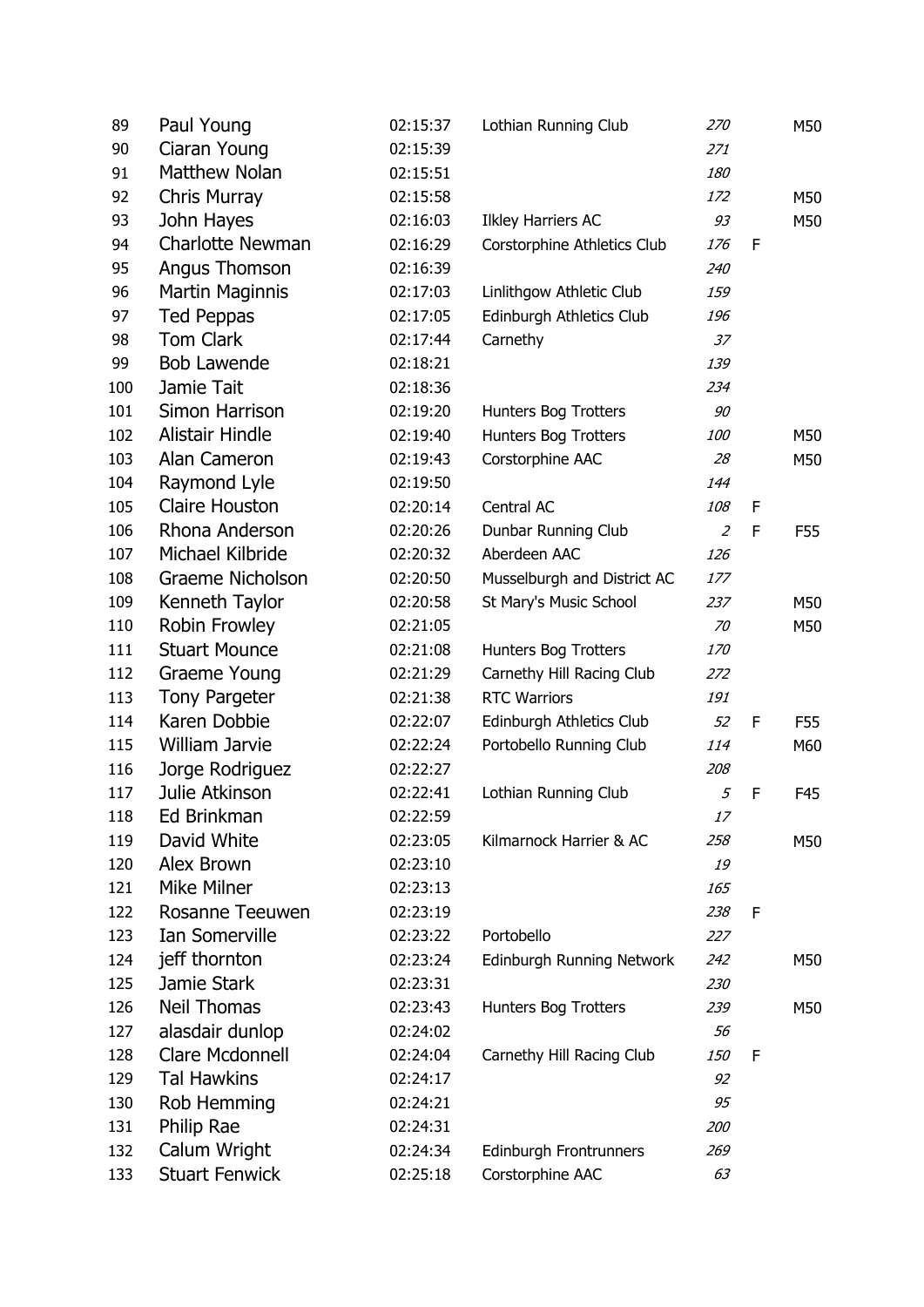| 134 | <b>William Martin</b>   | 02:26:10 | Lonely Goat RC                   | 161 |   | M50 |
|-----|-------------------------|----------|----------------------------------|-----|---|-----|
| 135 | Gordon Cameron          | 02:26:12 | Carnethy Hill Racing Club        | 29  |   | M60 |
| 136 | Alistair Marshall       | 02:26:16 |                                  | 160 |   |     |
| 137 | Karen Robertson         | 02:26:18 | Harmeny Athletic Club            | 205 | F | F45 |
| 138 | Dugald Robertson        | 02:26:20 | Harmeny AC                       | 206 |   | M50 |
| 139 | Catriona Bruce          | 02:26:22 | <b>HBT</b>                       | 21  | F | F45 |
| 140 | Lucas Nightingale       | 02:26:38 | <b>Dundee Frontrunners</b>       | 179 |   |     |
| 141 | Paul Bullen             | 02:26:40 |                                  | 23  |   |     |
| 142 | Sandy Orr               | 02:27:14 | Lothian Running Club             | 186 |   | M50 |
| 143 | Jennifer Glass          | 02:27:32 | Deeside Runners                  | 80  | F |     |
| 144 | James Kean              | 02:28:20 |                                  | 122 |   | M50 |
| 145 | <b>Edward Mitchell</b>  | 02:28:42 |                                  | 166 |   |     |
| 146 | Mark Keast              | 02:28:50 | Musselburgh and District AC      | 123 |   |     |
| 147 | Christopher O'Bryen     | 02:29:27 |                                  | 182 |   |     |
| 148 | Kevin ODonnell          | 02:29:29 |                                  | 183 |   |     |
| 149 | Lee Hutchison           | 02:29:33 | Portobello Running Club          | 112 |   |     |
| 150 | Emma Laverie            | 02:29:44 | Edinburgh Athletics Club         | 138 | F |     |
| 151 | <b>Grant Fraser</b>     | 02:29:59 |                                  | 68  |   |     |
| 152 | Jimmy Hudson            | 02:30:41 |                                  | 110 |   | M70 |
| 153 | <b>Richard Wilson</b>   | 02:31:03 | Carnethy Hill Racing Club        | 264 |   |     |
| 154 | Emma Danby              | 02:31:07 | Hunters Bog Trotters             | 48  | F |     |
| 155 | <b>Brendan Howard</b>   | 02:31:13 |                                  | 109 |   |     |
| 156 | Libby Heathcote         | 02:31:29 |                                  | 94  | F | F45 |
| 157 | Tom Parkyn              | 02:31:48 |                                  | 192 |   |     |
| 158 | <b>Chris Gunstone</b>   | 02:32:03 |                                  | 83  |   | M60 |
| 159 | dougie hill             | 02:32:07 | <b>Falkirk Victoria Harriers</b> | 98  |   | M50 |
| 160 | <b>Stuart Lockey</b>    | 02:32:20 |                                  | 143 |   | M50 |
| 161 | Mark Hooper             | 02:32:24 | Carnethy Hill Racing Club        | 106 |   |     |
| 162 | Jessica Orr             | 02:32:58 |                                  | 187 | F |     |
| 163 | Max Carcas              | 02:33:18 | Edinburgh Athletics Club         | 30  |   | M50 |
| 164 | Jeremy Beard            | 02:33:26 |                                  | 10  |   | M50 |
| 165 | Seona Burnett           | 02:33:47 | Harmeny AC                       | 24  | F | F45 |
| 166 | Isabella Ellwood        | 02:33:50 | Edinburgh Athletics Club         | 59  | F |     |
| 167 | Andrew Elwood           | 02:33:52 |                                  | 274 |   |     |
| 168 | Raymond Richford        | 02:34:47 | Penicuik Harriers                | 202 |   | M50 |
| 169 | <b>Richard Hadfield</b> | 02:35:02 | Portobello Running Club          | 84  |   | M50 |
| 170 | <b>Rob Truswell</b>     | 02:35:24 |                                  | 244 |   |     |
| 171 | Nathaniel Buckingham    | 02:36:11 |                                  | 22  |   |     |
| 172 | Ralph Brown             | 02:36:34 | EH3 Milers                       | 20  |   |     |
| 173 | <b>Corrie Roberts</b>   | 02:36:51 | Harmeny AC                       | 203 | F |     |
| 174 | Kathleen Dempsey        | 02:36:54 | Edinburgh Athletics Club         | 50  | F |     |
| 175 | Piotr Wojtczuk          | 02:36:57 |                                  | 276 |   |     |
| 176 | Luke Constable          | 02:37:12 |                                  | 39  |   |     |
| 177 | Koen van Baekel         | 02:38:01 |                                  | 248 |   |     |
| 178 | Doug Allan              | 02:38:21 | Edinburgh Athletics Club         | 1   |   | M50 |
|     |                         |          |                                  |     |   |     |